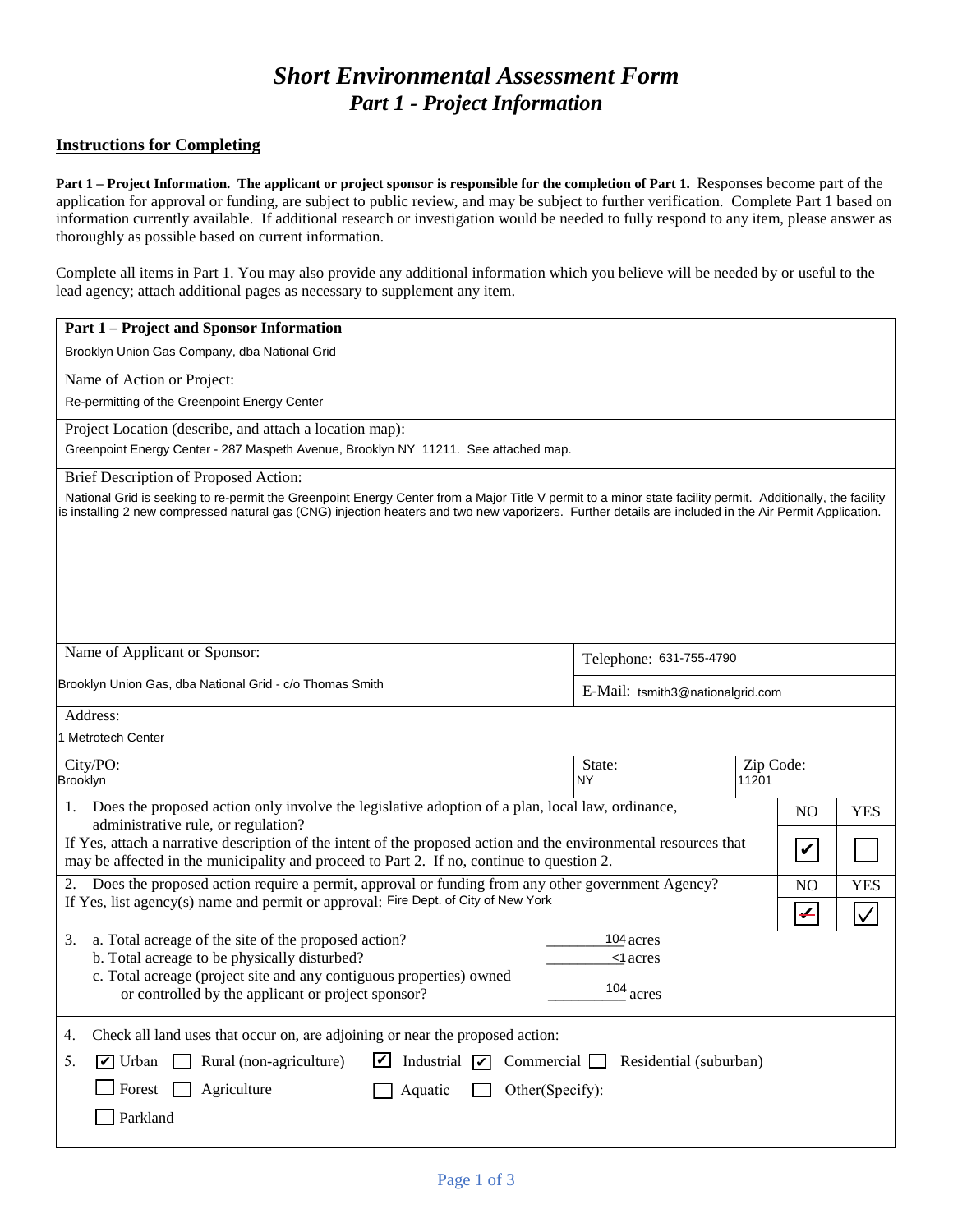| 5.                                                                                                                                                                                                                                                                | Is the proposed action,                                                                                                                                                                                                           | N <sub>O</sub>       | <b>YES</b>                 | N/A                        |
|-------------------------------------------------------------------------------------------------------------------------------------------------------------------------------------------------------------------------------------------------------------------|-----------------------------------------------------------------------------------------------------------------------------------------------------------------------------------------------------------------------------------|----------------------|----------------------------|----------------------------|
| a.                                                                                                                                                                                                                                                                | A permitted use under the zoning regulations?                                                                                                                                                                                     |                      | $\blacktriangledown$       |                            |
| b.                                                                                                                                                                                                                                                                | Consistent with the adopted comprehensive plan?                                                                                                                                                                                   |                      | $\mathbf v$                |                            |
|                                                                                                                                                                                                                                                                   |                                                                                                                                                                                                                                   |                      | N <sub>O</sub>             | <b>YES</b>                 |
| 6.                                                                                                                                                                                                                                                                | Is the proposed action consistent with the predominant character of the existing built or natural landscape?                                                                                                                      |                      |                            | $\boldsymbol{\mathcal{U}}$ |
| 7.                                                                                                                                                                                                                                                                | Is the site of the proposed action located in, or does it adjoin, a state listed Critical Environmental Area?                                                                                                                     |                      | NO                         | <b>YES</b>                 |
|                                                                                                                                                                                                                                                                   | If Yes, identify: $\frac{1}{2}$ is the set of the set of the set of the set of the set of the set of the set of the set of the set of the set of the set of the set of the set of the set of the set of the set of the set of the |                      | $\boldsymbol{\mathcal{U}}$ |                            |
|                                                                                                                                                                                                                                                                   |                                                                                                                                                                                                                                   |                      | NO                         | <b>YES</b>                 |
| 8.<br>a.                                                                                                                                                                                                                                                          | Will the proposed action result in a substantial increase in traffic above present levels?                                                                                                                                        |                      | $\checkmark$               |                            |
| b.                                                                                                                                                                                                                                                                | Are public transportation services available at or near the site of the proposed action?                                                                                                                                          |                      |                            | $\boldsymbol{\mathcal{U}}$ |
| $\mathbf{c}$ .<br>action?                                                                                                                                                                                                                                         | Are any pedestrian accommodations or bicycle routes available on or near the site of the proposed                                                                                                                                 |                      |                            | $\checkmark$               |
| 9.                                                                                                                                                                                                                                                                | Does the proposed action meet or exceed the state energy code requirements?                                                                                                                                                       |                      | NO                         | <b>YES</b>                 |
| Not applicable                                                                                                                                                                                                                                                    | If the proposed action will exceed requirements, describe design features and technologies:                                                                                                                                       |                      | $\checkmark$               |                            |
|                                                                                                                                                                                                                                                                   | 10. Will the proposed action connect to an existing public/private water supply?                                                                                                                                                  |                      | N <sub>O</sub>             | <b>YES</b>                 |
|                                                                                                                                                                                                                                                                   | If No, describe method for providing potable water: ____________________________                                                                                                                                                  |                      |                            |                            |
|                                                                                                                                                                                                                                                                   | 11. Will the proposed action connect to existing wastewater utilities?                                                                                                                                                            |                      | NO                         | <b>YES</b>                 |
|                                                                                                                                                                                                                                                                   | If No, describe method for providing wastewater treatment: _____________________                                                                                                                                                  |                      |                            |                            |
|                                                                                                                                                                                                                                                                   | 12. a. Does the project site contain, or is it substantially contiguous to, a building, archaeological site, or district                                                                                                          |                      | NO                         | <b>YES</b>                 |
| which is listed on the National or State Register of Historic Places, or that has been determined by the<br>Commissioner of the NYS Office of Parks, Recreation and Historic Preservation to be eligible for listing on the<br>State Register of Historic Places? |                                                                                                                                                                                                                                   |                      | $\mathbf v$                |                            |
|                                                                                                                                                                                                                                                                   | b. Is the project site, or any portion of it, located in or adjacent to an area designated as sensitive for<br>archaeological sites on the NY State Historic Preservation Office (SHPO) archaeological site inventory?            |                      | $\blacktriangledown$       |                            |
|                                                                                                                                                                                                                                                                   | 13. a. Does any portion of the site of the proposed action, or lands adjoining the proposed action, contain<br>wetlands or other waterbodies regulated by a federal, state or local agency?                                       |                      | NO                         | <b>YES</b><br>V            |
| b. Would the proposed action physically alter, or encroach into, any existing wetland or waterbody?                                                                                                                                                               |                                                                                                                                                                                                                                   | $\blacktriangledown$ |                            |                            |
| If Yes, identify the wetland or waterbody and extent of alterations in square feet or acres:                                                                                                                                                                      |                                                                                                                                                                                                                                   |                      |                            |                            |
|                                                                                                                                                                                                                                                                   |                                                                                                                                                                                                                                   |                      |                            |                            |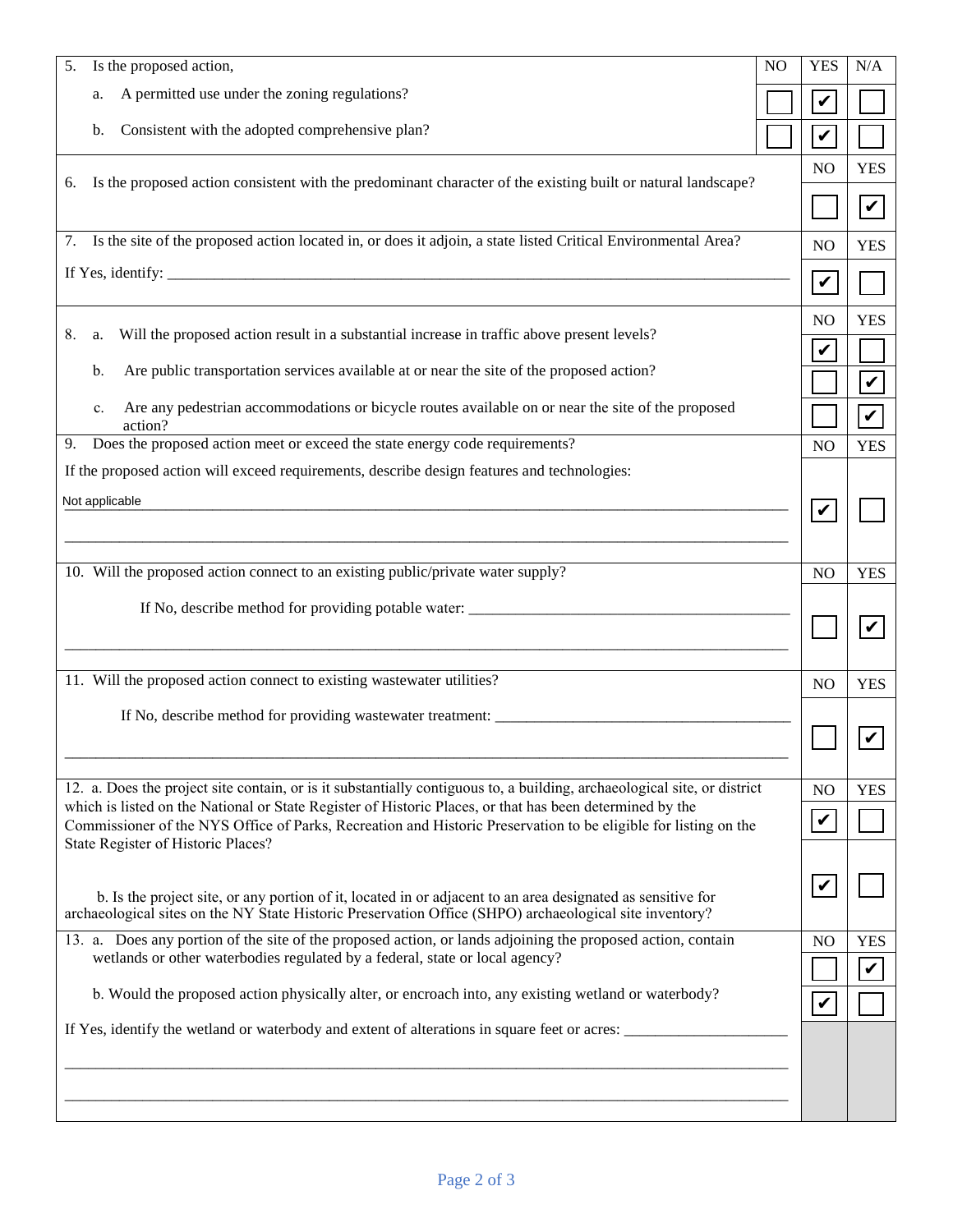| 14. Identify the typical habitat types that occur on, or are likely to be found on the project site. Check all that apply:                                                                        |                  |              |  |
|---------------------------------------------------------------------------------------------------------------------------------------------------------------------------------------------------|------------------|--------------|--|
| Forest <b>Agricultural/grasslands Early mid-successional</b><br>$\triangleright$ Shoreline                                                                                                        |                  |              |  |
| $\Box$ Wetland<br>$\triangleright$ Urban $\square$ Suburban                                                                                                                                       |                  |              |  |
| 15. Does the site of the proposed action contain any species of animal, or associated habitats, listed by the State or                                                                            |                  |              |  |
| Federal government as threatened or endangered?                                                                                                                                                   |                  |              |  |
| 16. Is the project site located in the 100-year flood plan?                                                                                                                                       | N <sub>O</sub>   | <b>YES</b>   |  |
|                                                                                                                                                                                                   |                  | $\checkmark$ |  |
| 17. Will the proposed action create storm water discharge, either from point or non-point sources?                                                                                                | N <sub>O</sub>   | <b>YES</b>   |  |
| If Yes,                                                                                                                                                                                           | V                |              |  |
| Will storm water discharges flow to adjacent properties?<br>a.                                                                                                                                    |                  |              |  |
| Will storm water discharges be directed to established conveyance systems (runoff and storm drains)?<br>b.<br>If Yes, briefly describe:                                                           |                  |              |  |
|                                                                                                                                                                                                   |                  |              |  |
| 18. Does the proposed action include construction or other activities that would result in the impoundment of water                                                                               | N <sub>O</sub>   | <b>YES</b>   |  |
| or other liquids (e.g., retention pond, waste lagoon, dam)?<br>If Yes, explain the purpose and size of the impoundment:                                                                           |                  |              |  |
|                                                                                                                                                                                                   | $\boldsymbol{v}$ |              |  |
|                                                                                                                                                                                                   |                  |              |  |
| 49. Has the site of the proposed action or an adjoining property been the location of an active or closed solid waste<br>management facility?<br>If Yes, describe:                                | NO               | <b>YES</b>   |  |
| The Greenpoint Energy Center receives construction debris and soils from gas infrastructure construction projects. Some material is<br>recycled and others are transported off site for disposal. |                  | V            |  |
|                                                                                                                                                                                                   |                  |              |  |
| 20. Has the site of the proposed action or an adjoining property been the subject of remediation (ongoing or<br>completed) for hazardous waste?                                                   | N <sub>O</sub>   | <b>YES</b>   |  |
| If Yes, describe: $\frac{1}{2}$ describe:                                                                                                                                                         |                  |              |  |
| The Greenpoint Energy Center is the site of a former manufactured gas plant and gas holders. The site is currently the subject of a<br>DEC approved and supervised Site Management Plan.          |                  |              |  |
| I CERTIFY THAT THE INFORMATION PROVIDED ABOVE IS TRUE AND ACCURATE TO THE BEST OF                                                                                                                 |                  |              |  |
| <b>MY KNOWLEDGE</b>                                                                                                                                                                               |                  |              |  |
| Adam Yablonsky<br>Date: 5/21/20 Rev. 2/18/21<br>Applicant/sponsor/name:                                                                                                                           |                  |              |  |
| Tablonsly<br>Title: Lead Environmental Scientist<br>Signature: __                                                                                                                                 |                  |              |  |
|                                                                                                                                                                                                   |                  |              |  |
|                                                                                                                                                                                                   |                  |              |  |
|                                                                                                                                                                                                   |                  |              |  |
|                                                                                                                                                                                                   |                  |              |  |
|                                                                                                                                                                                                   |                  |              |  |
|                                                                                                                                                                                                   |                  |              |  |
|                                                                                                                                                                                                   |                  |              |  |
|                                                                                                                                                                                                   |                  |              |  |
|                                                                                                                                                                                                   |                  |              |  |
| <b>PRINT FORM</b><br>Page 3 of 3                                                                                                                                                                  |                  |              |  |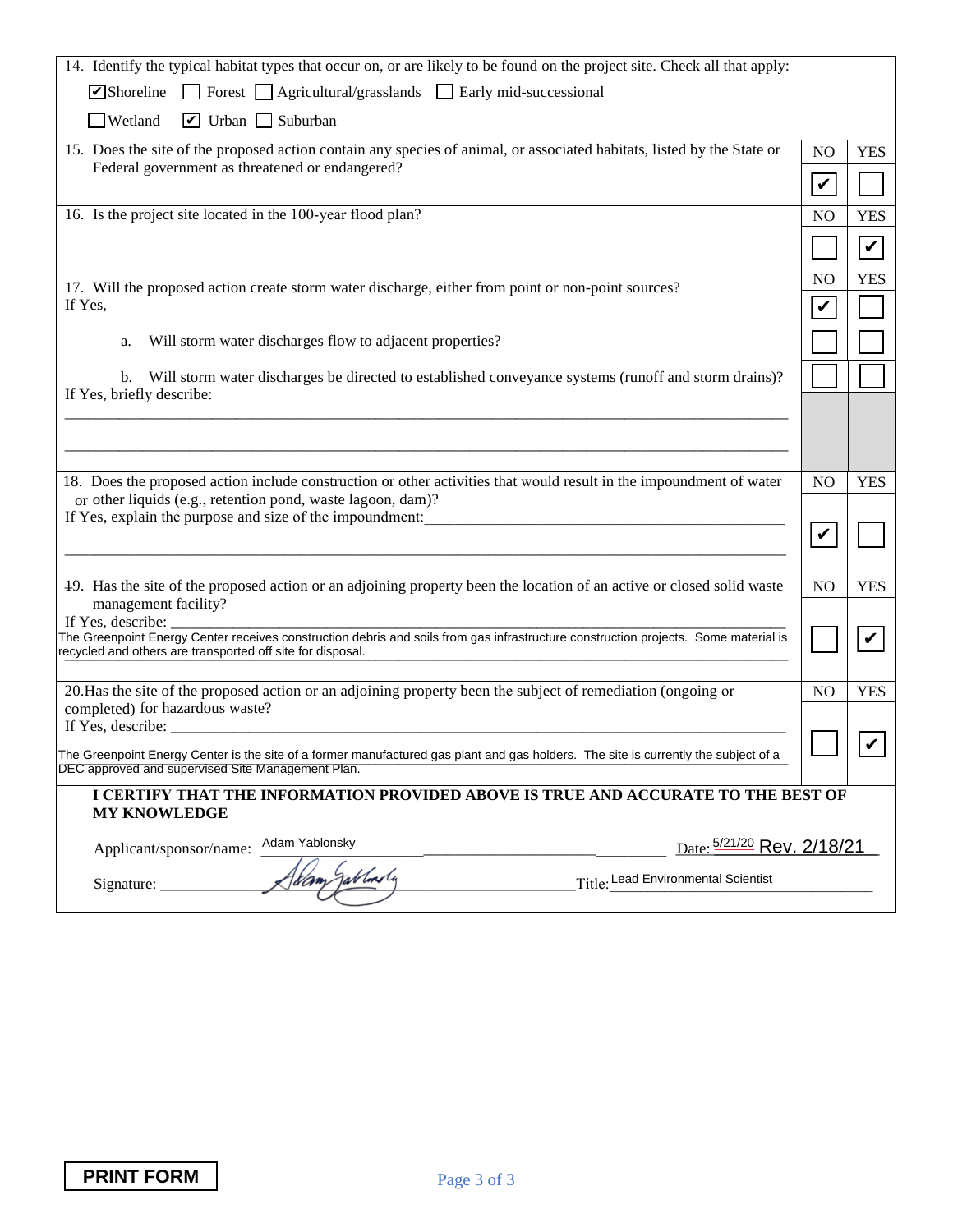

| Part 1 / Question 7 [Critical Environmental<br>Areal                                                 | No.                                                                                                                                  |
|------------------------------------------------------------------------------------------------------|--------------------------------------------------------------------------------------------------------------------------------------|
| Part 1 / Question 12a [National or State]<br>Register of Historic Places or State Eligible<br>Sites] | No                                                                                                                                   |
| Part 1 / Question 12b [Archeological Sites]                                                          | No                                                                                                                                   |
| Part 1 / Question 13a [Wetlands or Other<br><b>Regulated Waterbodies]</b>                            | Yes - Digital mapping information on local and federal wetlands and<br>waterbodies is known to be incomplete. Refer to EAF Workbook. |
| Part 1 / Question 15 [Threatened or<br><b>Endangered Animal]</b>                                     | No                                                                                                                                   |
| Part 1 / Question 16 [100 Year Flood Plain]                                                          | Yes                                                                                                                                  |
| Part 1 / Question 20 [Remediation Site]                                                              | Yes                                                                                                                                  |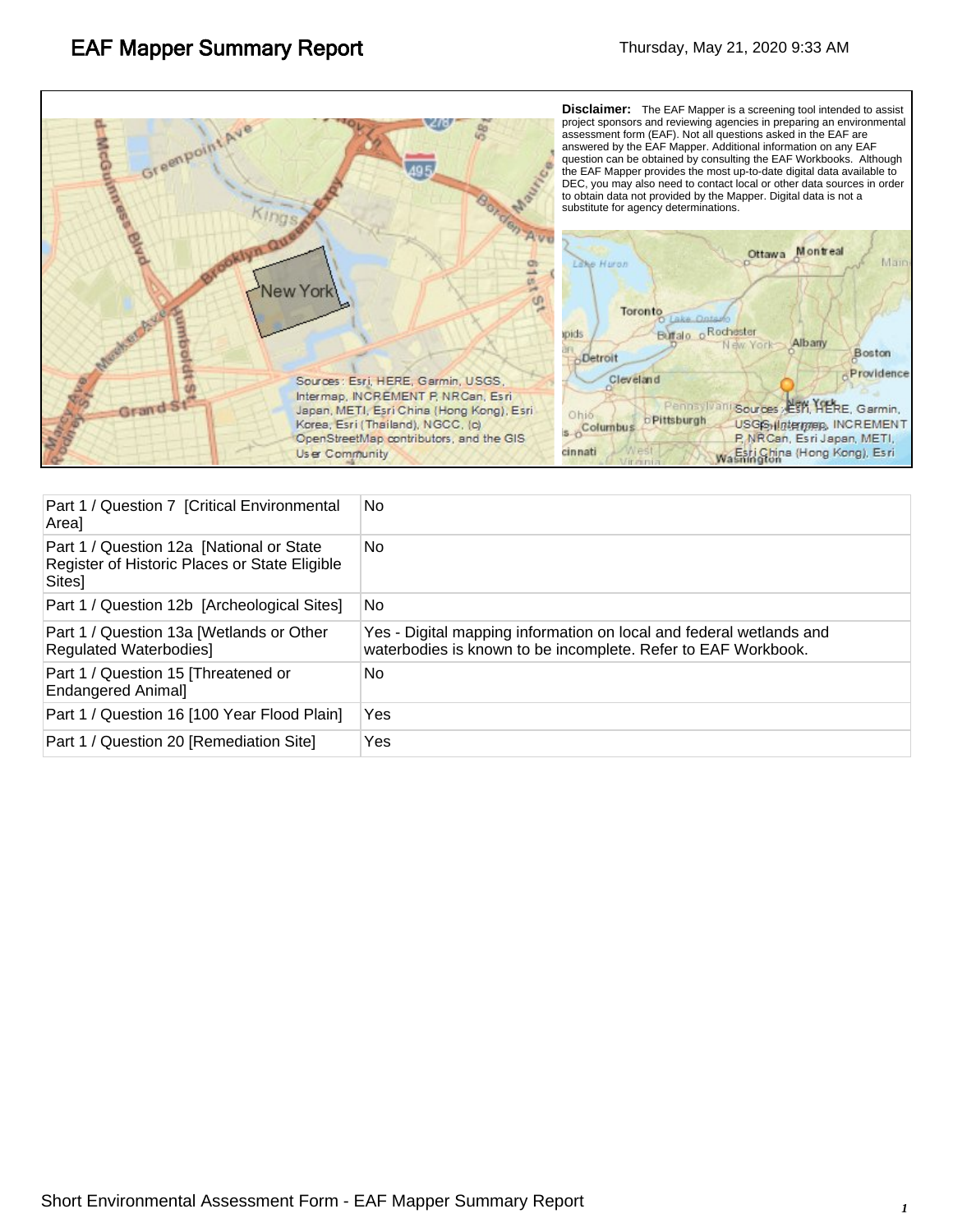## *Short Environmental Assessment Form Part 2 - Impact Assessment*

#### **Part 2 [is to be completed by the Lead Agency.](http://www.dec.ny.gov/permits/90161.html)**

Answer all of the following questions in Part 2 using the information contained in Part 1 and other materials submitted by the project sponsor or otherwise available to the reviewer. When answering the questions the reviewer should be guided by the concept "Have my responses been reasonable considering the scale and context of the proposed action?"

|                                |                                                                                                                                                                            | No, or<br>small<br>impact<br>may<br>occur | <b>Moderate</b><br>to large<br>impact<br>may<br>occur |
|--------------------------------|----------------------------------------------------------------------------------------------------------------------------------------------------------------------------|-------------------------------------------|-------------------------------------------------------|
| 1.                             | Will the proposed action create a material conflict with an adopted land use plan or zoning<br>regulations?                                                                | V                                         |                                                       |
| 2.                             | Will the proposed action result in a change in the use or intensity of use of land?                                                                                        | $\boldsymbol{v}$                          |                                                       |
| 3.                             | Will the proposed action impair the character or quality of the existing community?                                                                                        | $\mathbf v$                               |                                                       |
| 4.                             | Will the proposed action have an impact on the environmental characteristics that caused the<br>establishment of a Critical Environmental Area (CEA)?                      | $\boldsymbol{\mathcal{U}}$                |                                                       |
| 5.                             | Will the proposed action result in an adverse change in the existing level of traffic or<br>affect existing infrastructure for mass transit, biking or walkway?            | $\boldsymbol{\mathcal{U}}$                |                                                       |
| 6.                             | Will the proposed action cause an increase in the use of energy and it fails to incorporate<br>reasonably available energy conservation or renewable energy opportunities? | $\boldsymbol{\mathcal{U}}$                |                                                       |
| $7_{\scriptscriptstyle{\sim}}$ | Will the proposed action impact existing:<br>a. public / private water supplies?                                                                                           | $\boldsymbol{\mathcal{U}}$                |                                                       |
|                                | b. public / private wastewater treatment utilities?                                                                                                                        | $\boldsymbol{\mathcal{U}}$                |                                                       |
| 8.                             | Will the proposed action impair the character or quality of important historic, archaeological,<br>architectural or aesthetic resources?                                   | $\blacktriangledown$                      |                                                       |
| 9.                             | Will the proposed action result in an adverse change to natural resources (e.g., wetlands,<br>waterbodies, groundwater, air quality, flora and fauna)?                     | $\boldsymbol{\mathcal{U}}$                |                                                       |
|                                | 10. Will the proposed action result in an increase in the potential for erosion, flooding or drainage<br>problems?                                                         | $\boldsymbol{v}$                          |                                                       |
|                                | 11. Will the proposed action create a hazard to environmental resources or human health?                                                                                   | V                                         |                                                       |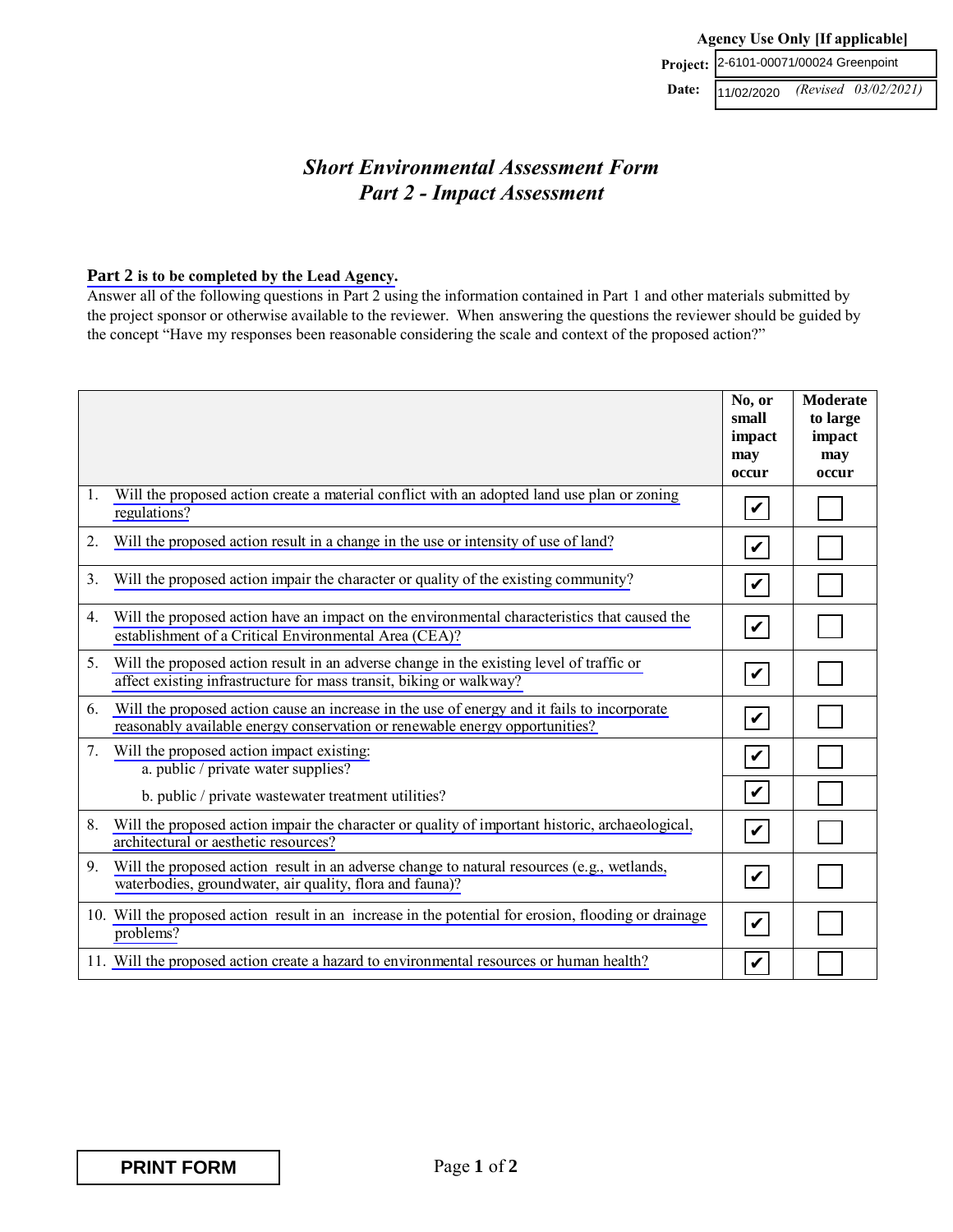**Agency Use Only [If applicable]** Project:|2-6101-00071/00024 Gr**e Date:** 11/02/2020 *(Revised 03/02/2021)*

# *Short Environmental Assessment Form [Part 3 Determination of Significance](http://www.dec.ny.gov/permits/90166.html)*

For every question in Part 2 that was answered "moderate to large impact may occur", or if there is a need to explain why a particular element of the proposed action may or will not result in a significant adverse environmental impact, please complete Part 3. [Part 3 should, in sufficient detail,](http://www.dec.ny.gov/permits/91455.html) identify the impact, including any measures [or design elements that](http://www.dec.ny.gov/permits/91455.html) have [been included by the](http://www.dec.ny.gov/permits/91460.html) project sponsor to avoid or reduce impacts. Part 3 should also explain how the lead agency [determined that the](http://www.dec.ny.gov/permits/91450.html) impact may or will not be significant. [Each potential impact](http://www.dec.ny.gov/permits/91450.html) should be assessed [considering its](http://www.dec.ny.gov/permits/91450.html) setting, probability of [occurring, duration, irreversibility, geographic scope](http://www.dec.ny.gov/permits/91450.html) and magnitude. Also consider the potential for shortterm, long-term an[d cumulative impacts](http://www.dec.ny.gov/permits/91460.html).

### State Environmental Quality Review State Environmental Quality Review

### NEGATIVE DECLARATION - NOTICE OF DETERMINATION OF NON-SIGNIFICANCE NEGATIVE DECLARATION - NOTICE OF DETERMINATION OF NON-SIGNIFICANCE

This notice is issued pursuant to Part 617 of the implementing regulations pertaining to Article 8 (State This notice is issued pursuant to Part 617 of the implementing regulations pertaining to Article 8 (State Environmental Quality Review Act) of the Environmental Conservation Law. The New York State Department of Environmental Quality Review Act) of the Environmental Conservation Law. The New York State Department of Environmental Conservation, as Lead Agency, has determined that the proposed action described below will not Environmental Conservation, as Lead Agency, has determined that the proposed action described below will not have a significant effect on the environment and that a Draft Environmental Impact Statement will not be prepared.

Name of Action:The Brooklyn Union Gas Company (doing business as National Grid) proposes to downgrade their Name of Action:The Brooklyn Union Gas Company (doing business as National Grid) proposes to downgrade their current Air Title V (ATV) permit to an Air State Facility (AsBFi)t pernant foxisting yiaxitity fa&ritityn,p&niexemEproeing)E6tergy Ctr ("Facility"), located at 287M/bespetth/AvenueeimBBroodklym.ThhefFacility/spcopresetsubudoverngssidenthefroxindresnbArTit/ogen (NGOxi) areabeASF the rifitteby capping dacitaty huesta oNLOxí a5 its misn peroxy ea Tones priency et are The illiyle Mopes ensit (DEC ID: 2 c6 vln0gradde 711 e0 c00 2 22 n WAT b/etorealim qA G&T heterminus discomplimiges activity-wide From ASP and M āliste þripposreis (DE OSt 1911) 2000/742. ho 2007 742. O KDMA varð var þrið stætt handska hand var handland m appelichtrioim, othe as Ferdidity madsod proposate real gans tank timo (22) se d'avolio the pressed un laban abbeys (CNG) injection heaters, each SEQR Status: Unlisted equipped with two (2) 4.0 MMBtu/hr burners for a total of 4 burners with total capacity of 16 MMBtu/hr; and two (2) new 42.76 MMBtu/hr vaporizers be used to vaporize liquid natural gas (LNG). From the stephen A. Watter of the stephen A. Watter is a stephen and the stephen A. Watter is a stephen A. Watter of the stephen A. Watter is a stephen A. Watter of the stephen A. Watter is a stephen A. Watter is a stephe

**Belasons SypportisgsTheeDetedminatiperiodsrutch**eak demand. Each burner will exhaust through an individual stack With this application, the two new CNG heaters will supplement natural gas supply by injecting CNG for a total of four (4) new stacks. The two new vaporizers will exhaust through individual stacks and are proposed to meet the increased demand for natural gas and increase the Facility's send out capacity.

SEQR Status: Unlisted

Reasons Supporting This Determination: (cont'd)

| environmental impact statement is required.              | Check this box if you have determined, based on the information and analysis above, and any supporting documentation,<br>that the proposed action may result in one or more potentially large or significant adverse impacts and an |            |                                      |                                                                          |                                         |
|----------------------------------------------------------|-------------------------------------------------------------------------------------------------------------------------------------------------------------------------------------------------------------------------------------|------------|--------------------------------------|--------------------------------------------------------------------------|-----------------------------------------|
|                                                          | Check this box if you have determined, based on the information and analysis above, and any supporting documentation,<br>that the proposed action will not result in any significant adverse environmental impacts.                 |            |                                      |                                                                          |                                         |
| NYSDEC Region 2 Division of Environmental Permits        |                                                                                                                                                                                                                                     | 11/02/2020 | (Revised $03/02/2021$ )              |                                                                          |                                         |
| Name of Lead Agency                                      |                                                                                                                                                                                                                                     |            | Date                                 |                                                                          |                                         |
| Stephen Al Watts III                                     |                                                                                                                                                                                                                                     |            | <b>Regional Permit Administrator</b> |                                                                          |                                         |
| Print or Type Name of Responsible Officer in Lead Agency | Signature of Responsible Officer in Lead Agency                                                                                                                                                                                     |            |                                      | Officer<br>Signature of Preparer (if different from Responsible Officer) |                                         |
|                                                          | revised 03/02/2021)                                                                                                                                                                                                                 |            |                                      |                                                                          | $\bigcup$ . Mulholt revised 03/02/2021) |
| <b>PRINT FORM</b>                                        | Page 2 of 2                                                                                                                                                                                                                         |            |                                      |                                                                          |                                         |